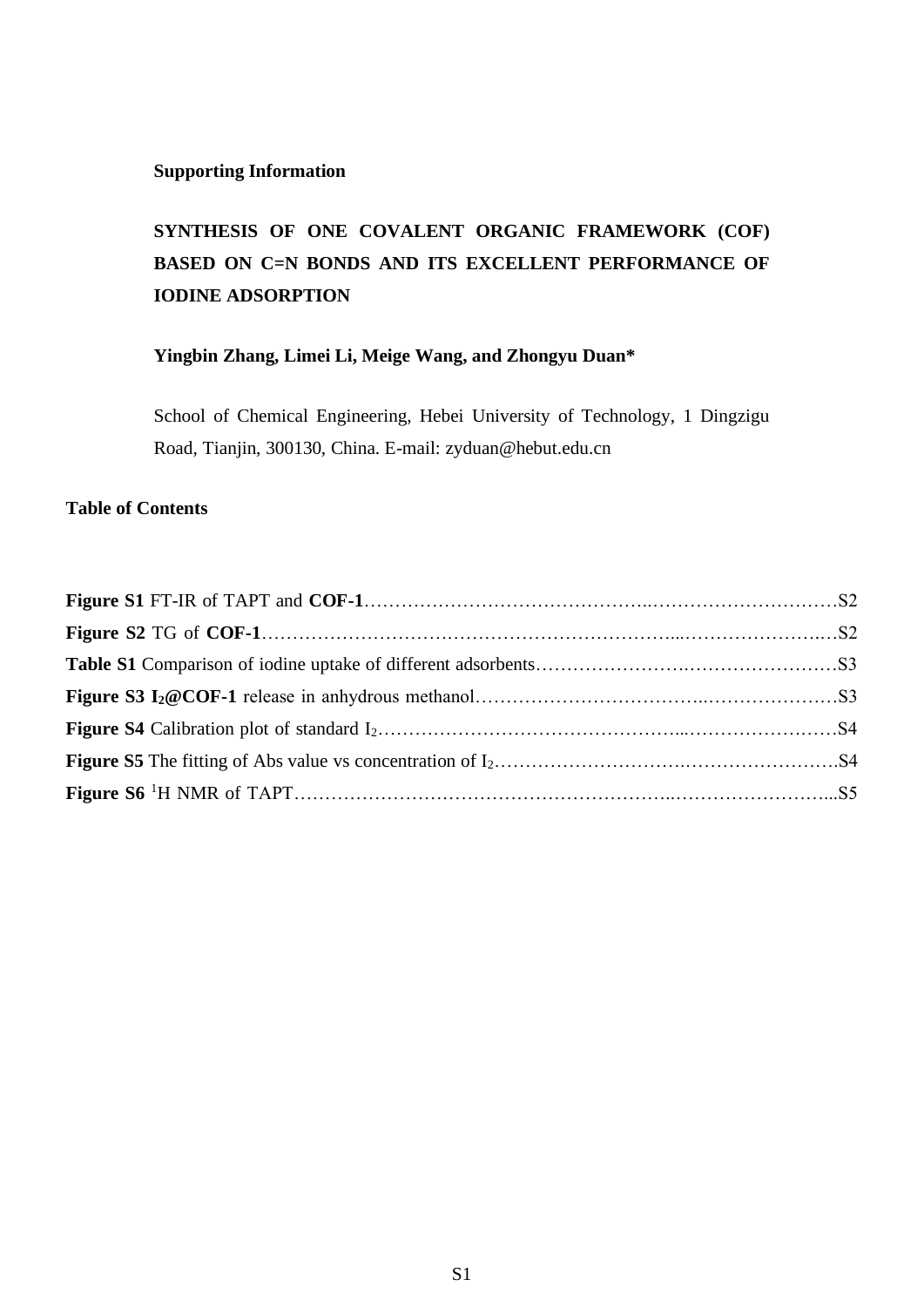

**Figure S1** FT-IR spectra of TAPT and **COF-1**



**Figure S2** TG curves of **COF-1**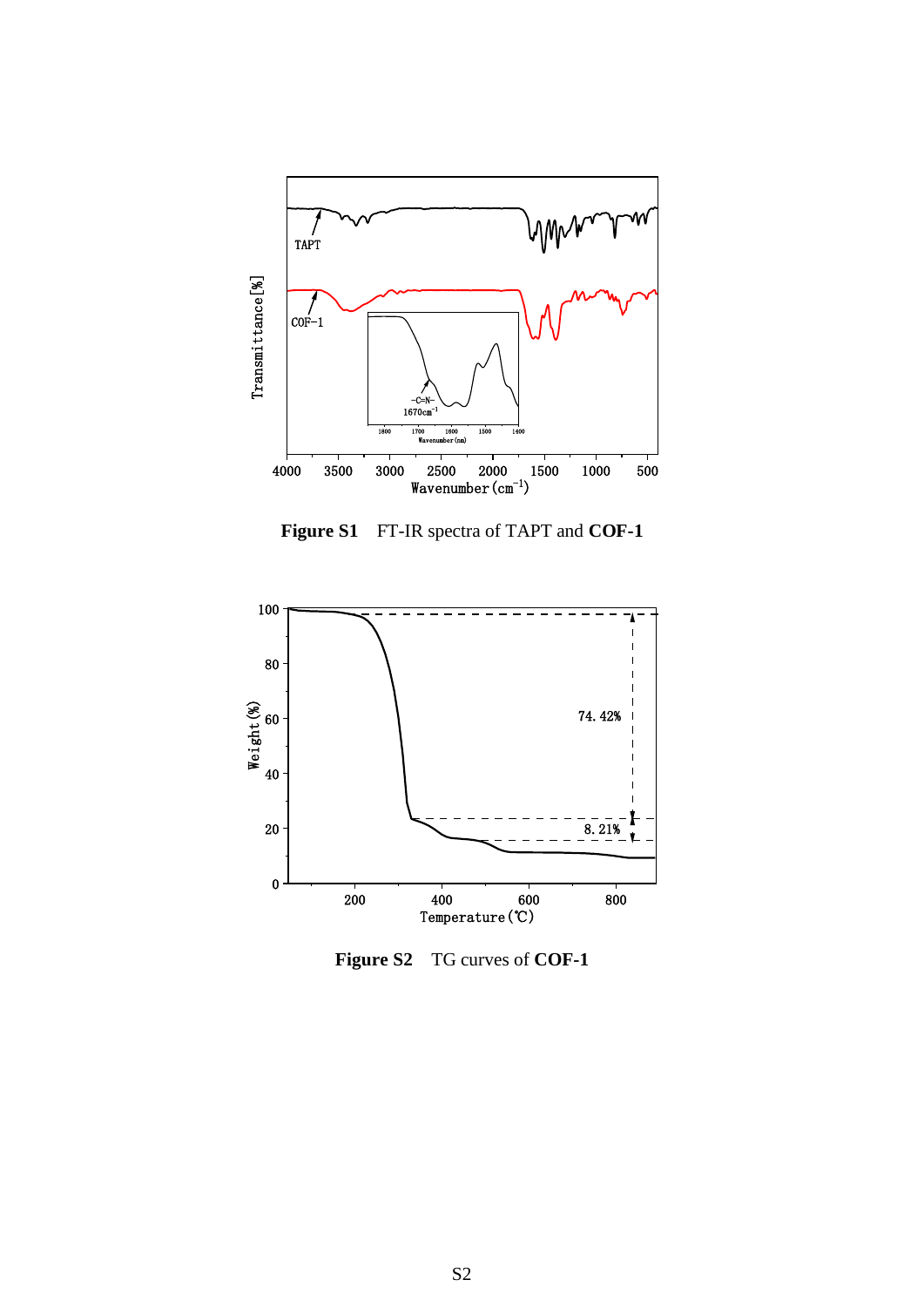| Adsorbents                           | Temperature(K) | Iodine uptake $(mg/g)$ | Ref.           |
|--------------------------------------|----------------|------------------------|----------------|
| <b>NTP</b>                           | 348            | 300                    | 1              |
| $Ag^+$ -MOR                          | 368            | 275                    | $\overline{2}$ |
| Ag@Mon-POF                           | 343            | 250                    | 3              |
| $CMPN-2,-3$                          | 343            | 1100,2080              | 4              |
| Azo-Trip                             | 350            | 2330                   | 5              |
| Nip-CMP                              | 350            | 2020                   | 6              |
| $ZIF-8$                              | 350            | 1250                   | 7              |
| Cu-BTC                               | 348            | 1750                   | 8              |
| CC <sub>3</sub>                      | 293            | 364                    | 9              |
| <b>PAF-21</b>                        | 348            | 1520                   | 10             |
| $\lceil Cu_6(pybz)_{8}(OH)_2 \rceil$ | 413            | 760                    | 11             |
| $[Fe3(HCOO)6](I2)0.84]$              | 298            | 488                    | 12             |
| MoSx                                 | 333            | 1000                   | 13             |
| Polyurethane(PU1)                    | 343            | 1284                   | 14             |
| $3D-PPy$                             | 353            | 1600                   | 15             |
| PAF-1                                | 298            | 1860                   | 16             |

**Table S1** Comparison of iodine uptake of different adsorbents



**Figure S3 I2@COF-1** release in anhydrous methanol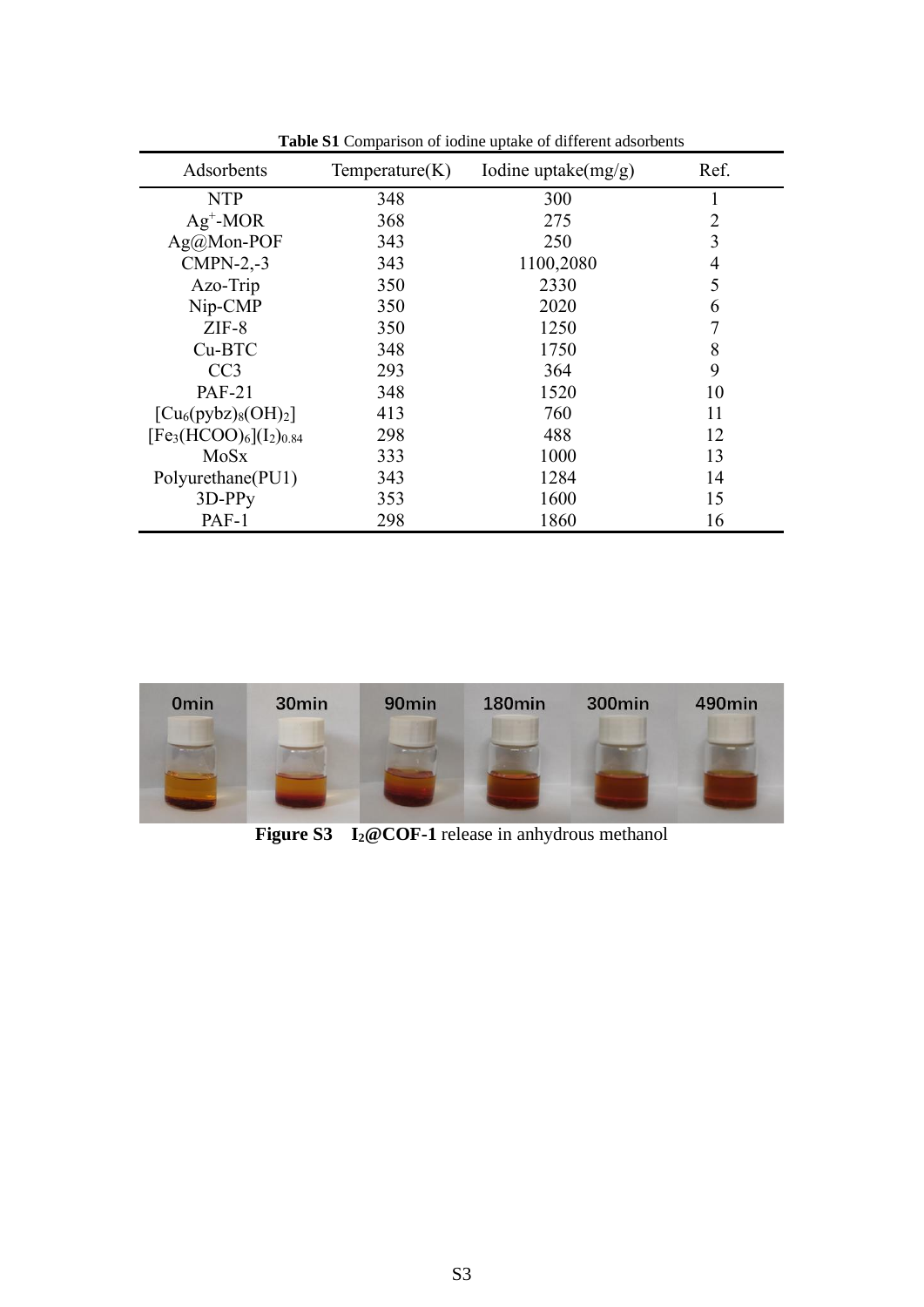

**Figure S4** Calibration plot of standard I<sup>2</sup> by UV-vis spectra in methanol solution



**Figure S5** The fitting of Abs value vs concentration of I<sub>2</sub> with the relatively good linearity satisfies Lambert-Beer Law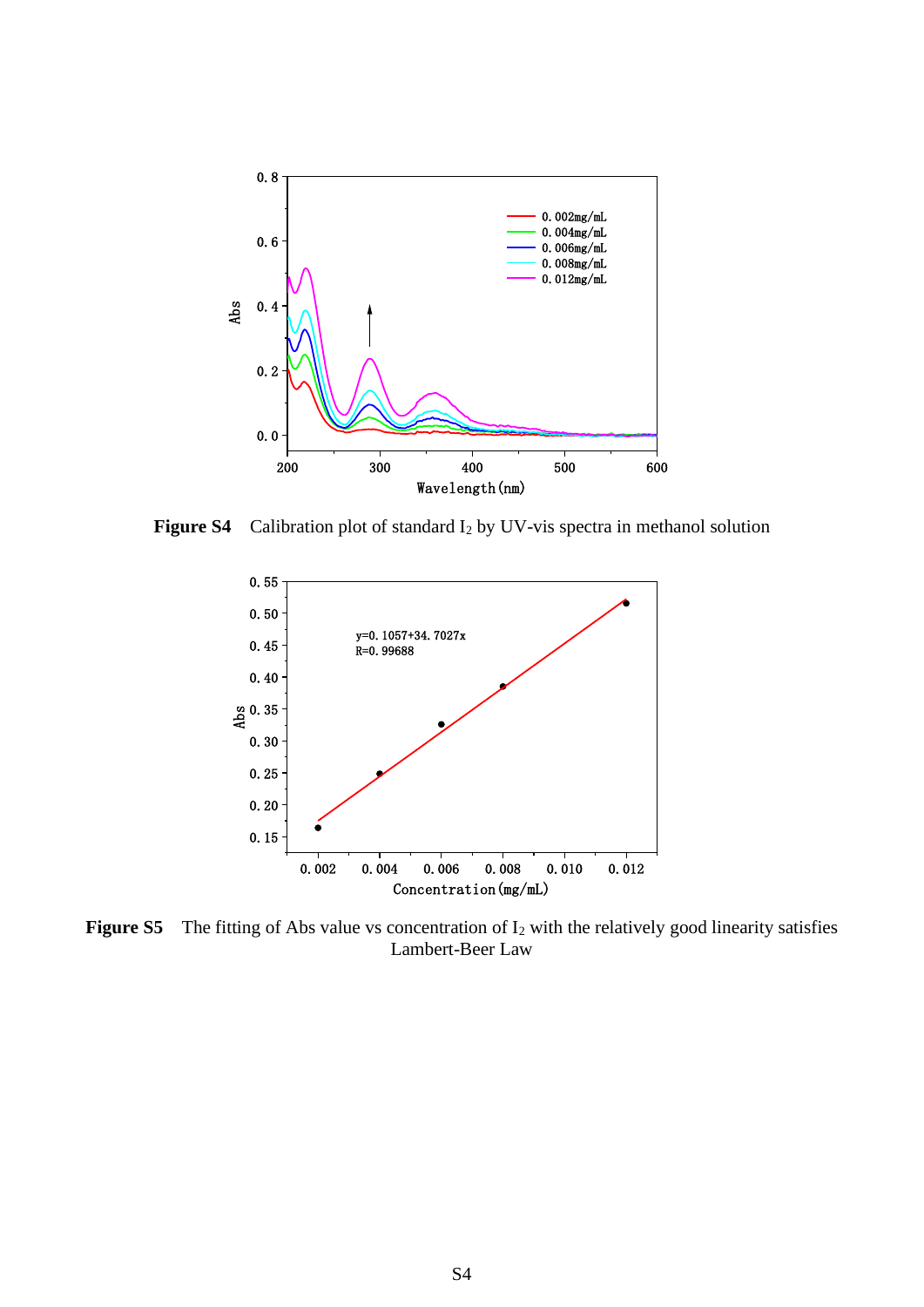

#### **REFERENCES**

- 1. C. Pei, T. Ben, S. Xu, and S. Qiu, *J. Mater. Chem. A.*, 2014, **2**, 7179.
- 2. H. Ma, J. J. Chen, L. Tan, J. H. Bu, Y. Zhu, B. Tan, and C. Zhang, *ACS Macro Lett.*, 2016, **5**, 1039.
- 3. K. Chapman, P. J. Chupas, and T. M. Nenoff, *J. Am. Chem. Soc.*, 2010, **132**, 8897.
- 4. A. P. Katsoulidis, J. He, and M. G. Kanatzidis, *Chem. Mater.*, 2016, **24**, 1937.
- 5. Y. F. Chen, H. X. Sun, R. X. Yang, T. T. Wang, C. J. Pei, Z. T. Xiang, Z. Q. Zhu, W. D. Liang, A. Li, and W. Q. Deng, *J. Mater. Chem. A.*, 2015, **3**, 87.
- 6. Q. Q. Dang, X. M. Wang, Y. F. Zhan, and X. M. Zhang, *Polym. Chem.*, 2016, **7**, 643.
- 7. A. Sigen, Y. W. Zhang, Z. P. Li, H. Xia, M. Xue, X. M. Liu, and Y. Mu, *Chem. Commun.*, 2014, **50**, 8495.
- 8. D. F. Dorina, M. A. Sava, K. W. Rodriguez, and P. Chapman, *J. Am. Chem. Soc.*, 2011, **133**, 12398.
- 9. D. F. Sava, K. W. Chapman, M. A. Rodriguez, J. A. Greathouse, and T. M. Nenoff, *Chem. Mater.*, 2013, **25**, 2591.
- 10. T. Hasell, M. Schmidtmann, and A. I. Cooper, *J. Am. Chem. Soc.*, 2011, **133**, 14920.
- 11. Z. Yan, Y. Yuan, Y. Tian, D. Zhang, and G. Zhu, *Angew. Chem. Int. Ed. Engl.*, 2015, **54**, 12733.
- 12. Z. Yin, Q. X. Wang, and M. H. Zeng, *J. Am. Chem. Soc.*, 2012, **134**, 4857.
- 13. Z. M. Wang, Y. J. Zhang, T. Liu, M. Kurmoo, and S. Gao, *Adv. Funct. Mater.*, 2010, **17**, 1523.
- 14. K. S. Subrahmanyam, C. D. Malliakas, D. Sarma, G. S. Armatas, J. Wu, and M. G. Kanatzidis, *J. Am.*